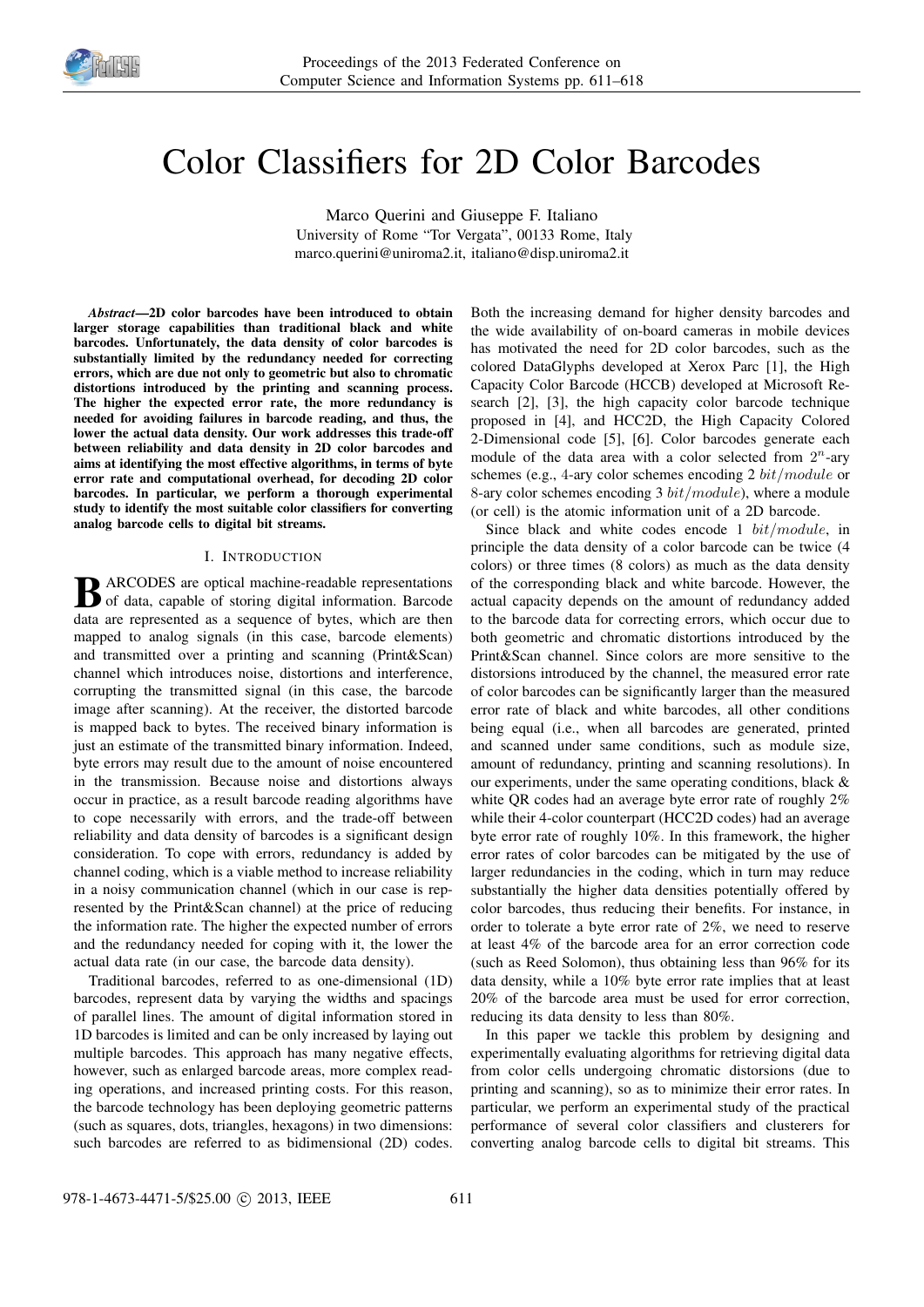allows to identify the most effective algorithms for decoding color barcodes in terms of their error rate and their total running times. Moreover, we investigate the trade-off between redundancy and data capacity for 2D color barcodes. This allows to optimize the data storage, addressing the need for high density barcodes (capable of storing as much information as possible in as small an area as possible).

To accomplish this task, we have developed a prototype capable of using different algorithms for color classification. We have chosen algorithms so that they are representative of general classes, such as minimum distance classifiers, decision trees, clustering, probabilistic classifiers and support vector machines. Our experimental findings show that the impact of different color classifiers on the error rate achieved in decoding can be significant. Furthermore, the use of more complex techniques, such as support vector machines, does not seem to pay off, as they do not achieve better accuracy in classifying color barcode cells. The lowest error rates are indeed obtained by means of clustering algorithms and probabilistic classifiers. From the computational viewpoint, classification with clustering seems to be the method of choice, since it is simple and it does not need time consuming training phases.

#### II. RELATED WORK

To the best of our knowledge, there is little research in the literature on the color classification for 2D color barcodes. One of the first reported attempt to use color in a 2D barcode can be found in a patent by Han et al. [7], who used reference cells to provide standard colors for correct indexing. Bulan et al. [4] proposed to embed data in two different printer colorant channels via halftone-dot orientation modulation, that is, to print two colors at the same spatial location. This allows to nearly double the capacity of black and white barcodes, which is equivalent to use a 4-ary color scheme for encoding 2 bit/module. This work was extended in  $[8]$  by using three instead of two colorant layers and a interference mitigating design of the orientations of the three colorants to improve capacity. Microsoft HCCB uses a grid of colored triangles to encode data, using a palette of 4 or 8 colors (4-ary color or 8-ary color scheme). HCC2D, the High Capacity Colored 2-Dimensional Barcode [5] uses a grid of colored squares (using a palette of 4 or 8 colors) and has a symbol structure which builds upon a QR code [9] basis for preserving the QR robustness to distortions. Different color barcode technologies adopt different stategies for classifying colors, that is, for converting analog barcode cells to digital bit streams. For instance, the strategy adopted by the Microsoft HCCB decoder is to make use of a color palette, while Bagherinia and Manduchi [10] proposed an algorithm for decoding barcode elements in a color barcode that does not display its reference colors.

Despite the increasing interest in color barcodes, we are not aware of any previous attempt at performing a comparative analysis of the performance of different methods for color

classification in this framework, which is the main contribution of our work. Experimentation in color classification has been previously addressed in other domains such as color recognition of objects in indoor and outdoor images [11], color recognition of license plates [12] or skin color detection in face localization and tracking [13] [14], where, similarly to our problem, there is the need to discriminate among different classes of color pixels. We emphasize that results from other domains (e.g., pixel classification into skin color and non-skin color) do not necessarily carry through the classification of color cells in barcodes, because the underlying conditions are rather different. Indeed, color classification in 2D barcodes mainly focuses on classifying color cells with minimal size (e.g., thousands cells per square inch) after undergoing a printing and scanning process, while in other domains color elements have other characteristics (e.g., colors in video frames representing natural images). Furthermore, the effective decoding of color barcodes requires much more accuracy and precision than the other applications considered for color classification.

## III. 2D COLOR BARCODES

In this section, we introduce 2D color barcodes, which take advantage of colors for achieving higher data density than black and white barcodes. This is obtained at the price of coping with chromatic distortions during decoding. In order to introduce the typical decoding process of a color barcode, we describe next the HCC2D code, which will be used as a paradigmatic example throughout the rest of the paper. We remark that most of the findings reported in this paper about color classification for HCC2D codes apply to color classification for other 2D color barcodes as well.

#### *A. The HCC2D code*

In this section, we describe our HCC2D code, a 2D color barcode which is made of a matrix of square color cells, whose color is selected from a color palette. Figure 1 illustrates samples of HCC2D codes with 4 and 8 colors.



Fig. 1. Samples of the High Capacity Colored 2-Dimensional code (HCC2D): (a) 4 colors and (b) 8 colors. Figure taken from [5]. (Viewed better in color).

We have designed the HCC2D format with the main goal of increasing the data density while preserving the strong robustness to distortions of Quick Response (QR) codes. QR codes are black and white 2D barcode designed by the Japanese corporation Denso Wave which are quite widespread among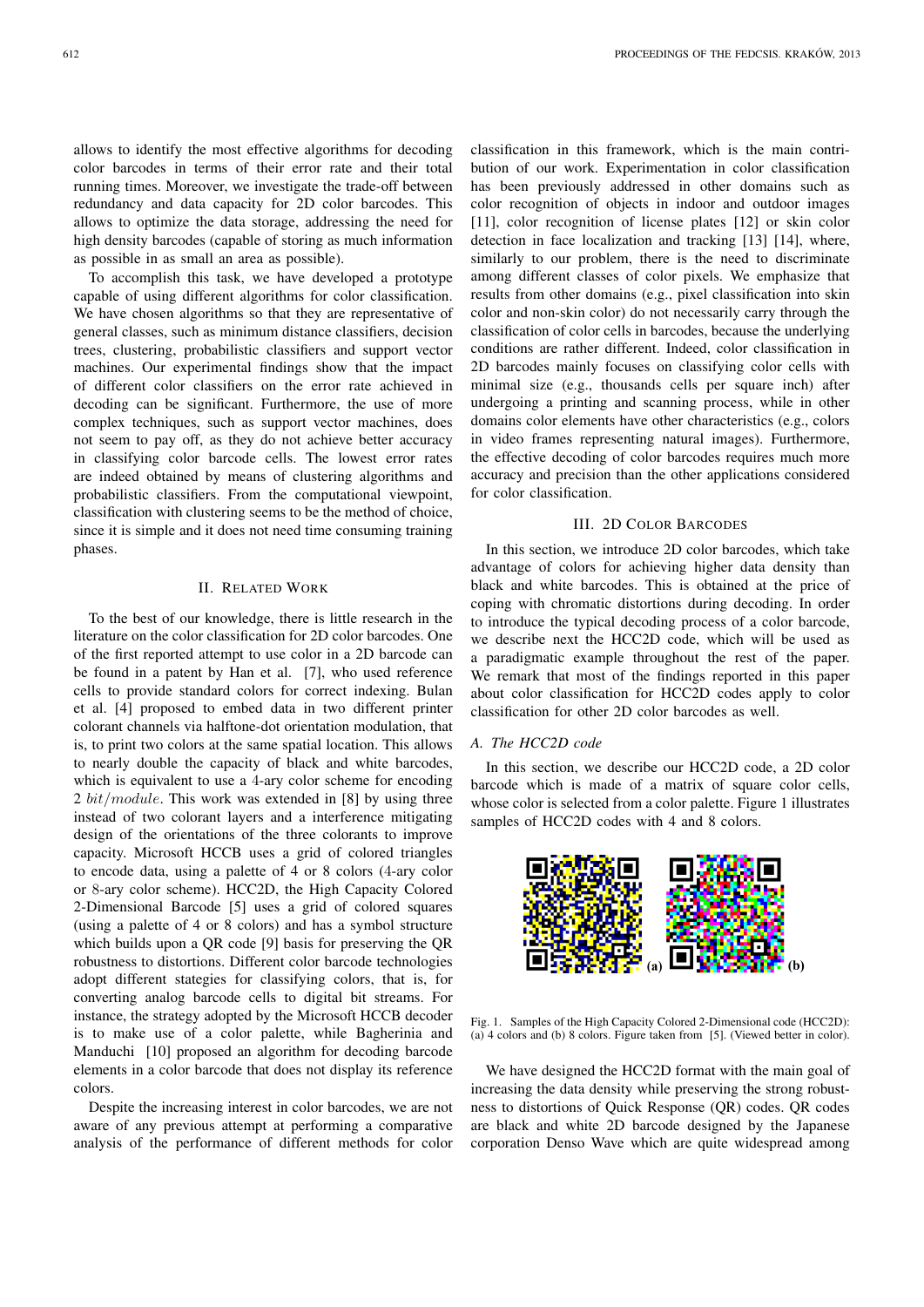

Fig. 2. Structure of generic QR codes and HCC2D codes, which inherit all function patterns of QR codes.

2D barcodes, because their acquisition process appears to be strongly reliable, and are suitable for mobile environments, where this technology is rapidly gaining popularity.

Structure of QR codes, and consequently, of HCC2D codes is illustrated in Figure 2, being composed of *Function Patterns* and *Encoding Regions*. The *Position Detection Patterns*, the *Alignment Patterns*, the *Timing Patterns*, and the *Separators for Position Detection Patterns* support the detection process in detecting the presence, the proper orientation and the correct slope of a code into an image. The *Format Information* describes the error correction level used in the code. As previosly introduced, the higher the correction level, the higher the redundancy and the reliability of the barcode reading process, but the lower the actual data density rate. The *Version Information* represents the code size, that is, the amount of cells (per side) making up the code. Note that the *Version Information* alone does not determine the final print out size (expressed in  $inch^2$  or  $cm^2$ ), which also depends on hardware parameters, that is, on the printing resolution and on how many printer dots make up each color cell. Finally the *Data and Error Correction Codewords* contains data plus redundancy.

We designed the HCC2D code preserving all the *Function Patterns*, the *Format Information* and the *Version Information* defined in the QR code. Maintaining the structure and the position of such patterns and critical information allows the HCC2D code to preserve the strong robustness to geometric distortions of QR code. Because the retrieval of the *Format Information* and of the *Version Information* is a crucial step during the decoding phase (it may led to reading failures) and its storage requirement is small, there is no significant advantage representing it by color cells. The most important changes are gathered in the *Data and Error Correction Codewords* area. The most noticeable difference with a QR code is that the modules belonging to the *Data and Error Correction Codewords* area are of different colors; in a HCC2D code with a palette composed of 4 colors each module is able to encode 2 bit/module, while 3 bit/module are stored using 8 colors. Introducing colors in the *Data and Error Correction Codewords* area requires to address some issues, which we have described in details in [5]. Consider that during QR code reading only the brightness information is taken into

account, while HCC2D codes have to cope with chromatic distortions during the decoding phase. Since the *Encoding Region* is made of color cells, the HCC2D decoder needs to know the complete color palette in order to decode the symbol. To consider the color palette as an *a priori* shared knowledge between encoding and decoding processes is not a reliable solution; this is because chromatic distortions would not be properly taken into account, arising differently in each printed and scanned image. The processing should be adaptive to each image for better performance. To make a parallelism with black and white barcodes, QR codes compute an adaptive threshold on each image for discriminating dark and light modules, rather than using static thresholds.

In order to ensure adaptation to chromatic distortions arisen in each scanned code, we have introduced in the HCC2D code an additional field, the *Color Palette Pattern*. This is because color cells of a *Color Palette Pattern* are supposed to be distorted in the same way color cells of the *Encoding Region* are. We make use of replicated color palettes either for cluster initialization or for training machine learning classifiers. Figure 3 illustrates *Color Palette Patterns* in HCC2D codes, located at the boundaries. Note that the *Color Palette Patterns* are not too close to the three *Position Detection Patterns* areas and are far away from each other, thus ensuring that they are robust to local distortion. Furthermore, *Color Palette Patterns* take only 2 rows and 2 columns from a symbol consisting of between 21 and 177 rows and columns, and thus, the overhead is small for high density barcodes.





Fig. 3. The four *Color Palette Patterns* are pointed out in a HCC2D code using 8 colors. Figure taken from [5]. (Viewed better in color).

# IV. COLOR CLASSIFIERS FOR 2D COLOR BARCODES

Since the printing and scanning processes introduce chromatic distortions in color barcodes, the decoding success rate depends on the capacity to correctly classify colors of barcode cells. A barcode cell is correctly classified if its original color (before printing) and the class assigned by the classifier to the cell (after scanning) corresponds to each other. A classifier is an algorithm that distinguishes between a fixed set of classes based on labeled training examples. Algorithms reading black and white barcodes may just use a threshold to separate the two classes (that is, dark and light elements), while cells of color barcodes need to be properly classified in many classes,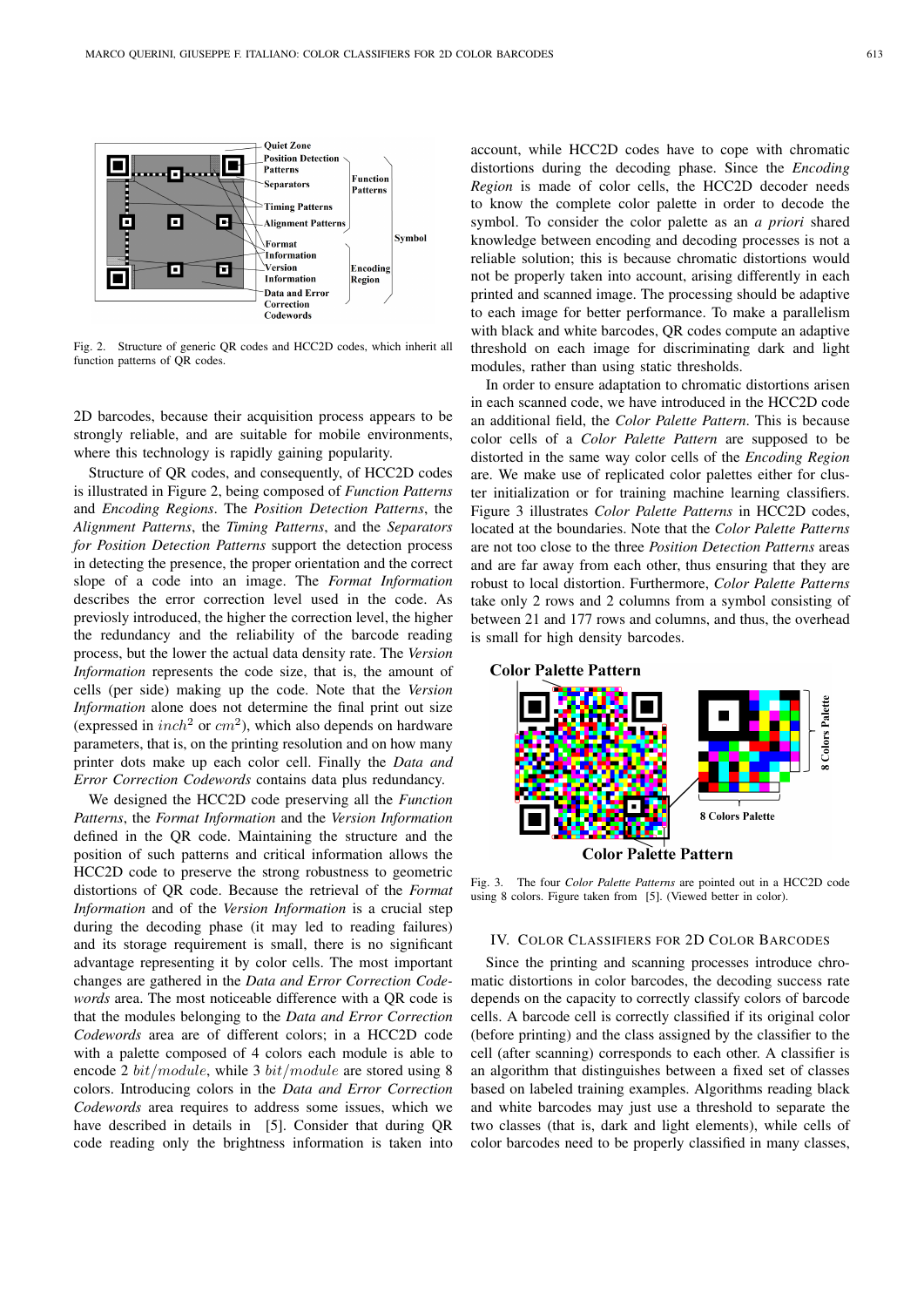depending on the number of colors. We distinguish 4 or 8 classes (each representing a reference color) into which color pixels may fall, where each pixel is sampled from a cell of the 2D color barcode to decode. Each class reference color is associated with either a 2-bit sequence or a 3-bit sequence. The sequence length depends on how many bits are modulated into each barcode cell (as previously introduced, 4-ary color schemes encode 2  $bit/module$ , while 8-ary color schemes encode 3 bit/module). Because no classifier is perfect, it is important to know whether a classifier is producing good results on real data sets.

A color classifier may have a training phase and a classifying phase. In the training phase, the classifier is provided with known samples. A known sample consists of a region in the barcode image containing the color to be learned and the corresponding label for that color. For every sample that is added during the training phase, the color classifier computes a color feature and assigns the associated class label to it. A color feature vector (to which a barcode cell is associated with) depends on the color space in which the image is encoded. Usually colors are defined in three dimensional color spaces. For instance, these could either be RGB (Red, Green and Blue) or YUV. The Y in YUV stands for "luma", that is brightness (for instance, black and white TVs decode only the Y channel of the signal). U and V provide color information and are "color difference" signals of blue minus luma (B-Y) and red minus luma (R-Y). Without loss of generality, assume that each color feature is a represented as a three-dimensional vector in the YUV color space, because the high correlation between RGB channels and the mixing of chrominance and luminance data does not make RGB a very favorable choice for color analysis and color-based recognition algorithms [13]. When all the trained samples (color feature with a label) are added to the classifier, we get a trained color classifier. After the training phase, barcode cells are classified into their corresponding color classes. In the classifying phase, the trained classifier is used on new observations (color features without labels). The classification engine calculates color features of unlabelled samples and classifies them, by associating a label (in our case, a color class) with each unlabelled color element. Once the classification is completed, the original bitstream (which was previously encoded in the 2D barcode) can be retrieved. This is made by concatenating bits from each bit sequence associated with a barcode cell, where the mapping between a barcode cell and a bit sequence is given by the classification output. For instance, without loss of generality, assume that a 2D color barcode is encoding 2  $bit/cell$  by using 4 different reference colors (e.g., black, cyan, magenta and white). Then, assume that each reference color is mapped to a binary sequence (e.g., black is mapped to  $\{11\}$ , cyan to  $\{10\}$ , magenta to  $\{01\}$  and white to  $\{00\}$ ). Under these assumptions, a dark cell carries the bit sequence  $\{11\}$  whether the cell is labelled with the black class by the color classifier. Because a percentage of color cells is always misclassified in real scenarios, bit errors arise, and thus, original bit stream and decoded bit stream slightly differ from each other.

As previously mentioned, channel coding techiques are capable of correcting errors and restoring the original bit streams, under the assumption that the redundancy introduced in the encoding phase is enough. The main problem considered here is how much redundancy can be sufficient for 2D color barcodes. This depends on many parameters, including the algorithms used for color classification. In order to estimate the most suitable redundancy rate (RR), we implemented five different methods for color classification, each of them being representative of a general class of algorithms (minimum distance classifiers, decision trees, clustering, probabilistic classifiers and support vector machines), and measured their error rates. Next, we briefly describe these five algorithms.

# *A. Minimum Distance Classifiers (Euclidean distance)*

Minimum distance classifiers assign unlabelled samples to classes which minimize the distance between unlabelled data and classes in the feature space. The distance is defined as an index of similarity so that the minimum distance is identical to the maximum similarity. We have used the Euclidean distance (in RGB, YUV, ...) for identifying similar colors (that is, colors with minimum distance), because it is one of the simplest and most popular distance measures. This can be taken as a basic reference method in our experiments: it is a very simple-minded method, and thus we expect all other methods to produce much lower error rates but to be much slower in their running times.

#### *B. Decision Trees (LMT)*

A decision tree is a classifier in the form of a tree structure, where each node is either a leaf node (which indicates the value of the target class) or a decision node, which specifies some test to be carried out on a single feature value, with one branch and sub-tree for each possible outcome of the test. There are a variety of algorithms for building decision trees; we have used the Logistic Model Trees (LMT), because they have been shown to be very accurate and compact classifiers. As in ordinary decision trees, a test on one of the attributes is associated with every inner node. Unlike ordinary decision trees, the leaves have an associated logistic regression function instead of just a class label.

#### *C. Classification using Clustering (K-means)*

Clustering is the task of assigning a set of objects into groups (denoted as clusters) so that the objects in the same cluster are more similar to each other than to those in other clusters. Hence, color cells are classified once clustering is completed. Clustering itself is not one specific algorithm, but the general task to be solved. It can be achieved by various algorithms that differ significantly in their notion of what constitutes a cluster and how to efficiently find them. We have used the K-means algorithm, which is an unsupervised learning algorithm that classifies a given data set through a certain number of clusters (exaclty k clusters) fixed a priori. Using the K-means algorithm, we can exploit the *a priori* knowledge about the number of colors in color palettes, so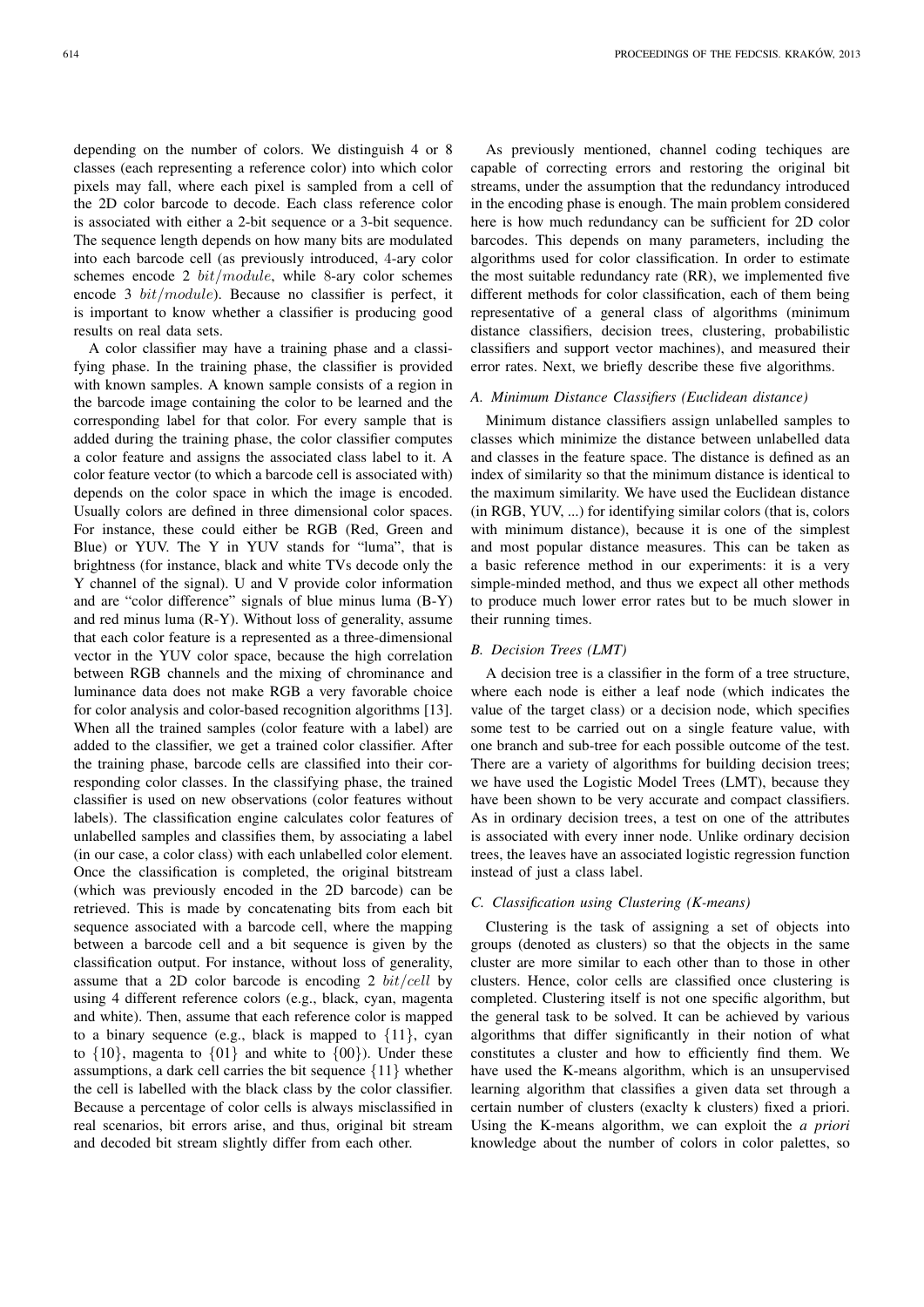that the algorithm generate exactly 4 or 8 clusters. The starting points (for centroid initialization) can be taken by averaging the series of color palettes.

#### *D. Probabilistic Classifiers (Naive Bayes)*

A probabilistic classifier is a function that maps an unlabelled sample to a distribution over class labels. There are a variety of probabilistic classifiers; we have used the Naive Bayes algorithm because it only requires a small amount of training data to estimate the parameters. A Naive Bayes classifier is a simple probabilistic classifier based on applying Bayes' theorem with strong (naive) independence assumptions. In simple terms, a Naive Bayes classifier assumes that the presence (or absence) of a particular feature of a class is unrelated to the presence (or absence) of any other feature. For example, assume that a color cell (in YUV space) is represented by luma (Y value) and by chroma (U and V values). Even if these luma and chroma values depend on each other, a Naive Bayes classifier considers all of these properties to *independently* contribute to the probability that this color cell is of a given color. The Naive Bayes classifier can be trained very efficiently in a supervised learning setting, using in our case a trained set of known samples taken from the color palette patterns.

## *E. Support Vector Machines (SVM)*

Support vector machines (SVM) are supervised learning models, that is, machine learning tasks of inferring a function from labeled training data (in our cases, labelled color cells belonging to color palettes). A support vector machine constructs a hyperplane or set of hyperplanes in a high dimensional space (in our case, a three-dimensional color space such as RGB or YUV), which can be used for classification. Intuitively, a good separation is achieved by the hyperplane that has the largest distance to the nearest training data point of any class (denoted as functional margin), since in general the larger the margin the lower the error of the classifier. We have used the Sequential Minimal Optimization (SMO) algorithm for training support vector machines. This is because SMO efficiently solves the optimization problem which arises during the training, avoiding the use of time-consuming numerical optimizations.

# V. EXPERIMENTATION

We developed a prototype for generating and acquiring HCC2D codes. Even if we restricted our experiments to HCC2D codes only, most of the results (in relative terms) can be generalized to the color classification of any other color barcode. This is due the fact that our experiments focused only on the color classification task.

Barcode reading requires a detection and a decoding phase, where color classification is only one part of the decoding phase. The risk is that errors arising in steps other than color classification may affect the experimental results in an unpredictable way. To prevent this, we proceeded as follows. Even if many factors other than the classification algorithm affect the experiment (e.g., the specific hardware involved, routines for detecting or for sampling color cells which are specific to HCC2D codes), their impact has been kept constant through the use of a common set of barcode scans as input for each classifier, along with the use of common routines for every processing step other than color classification (such as image processing, barcode detection or grid sampling routines). For this reason, even if results of our experiments (in absolute terms) depend on the hardware involved and on the HCC2D code, the relative performance of the algorithms considered seems to be of more general extent.

A metric that we adopt is the byte error rate (ByER). By definition the byte error rate is the ratio of the number of incorrectly received bytes compared to the total number of bytes transmitted. It depends on characteristics of the channel such as the signal-to-noise ratio (SNR) at the reveiver and on the accuracy of the "sensors". In our case, the unreliable channel is a printing and scanning channel, while the "sensors" are represented by the classification algorithms and their accuracy is our parameter of interest. We performed an experiment for computing performance statistics for byte error rates (ByER) and computational time of classifier algorithms. By computing these error rate statistics, we are able to identify the most effective color classifier and the most suitable redundancy rate (RR) for it. This allows us to optimize the data rate (DR), that is, the actual data density of color barcodes.

#### *A. Experimental Set-up*

We collected 100 barcode scans which make up the sample upon which performance statistics (such as the mean error rate) are computed for each of the 5 methods. Our experimental setup is as follows:

- We collected 100 barcode scans from real-life applications. Each barcode underwent a real printing and scanning process (i.e., no artificially distorted barcodes).
- Each scan was decoded by each one of the 5 classifiers.
- Color barcodes were printed and scanned at 600 dpi.
- The print out size of each code was 1 square inch.
- The size of each color cell was  $4 \times 4$  printer dots.
- Each code was made up of  $149 \times 149$  cells (out of which we had 512 known color cells to use for training classifiers and 19,720 color cells to classify).
- Each code stored 4,930 bytes in 1 square inch, considering data and redundancy from error correction.
- Each code used 4 colors for encoding 2  $bit/module$ .
- Color features were expressed in the YUV space, because the explicit separation of luminance and chrominance components makes this colorspace more attractive for color analysis.
- Codes stored different input data so that results were not dependent on the specific barcode instance.

All our experiments were run on a low-end machine equipped with OS Linux Debian 6.0 running on a 1.73 GHz Intel dual core with 2 GB RAM. Documents were printed and scanned on low cost color laser multifunction printers.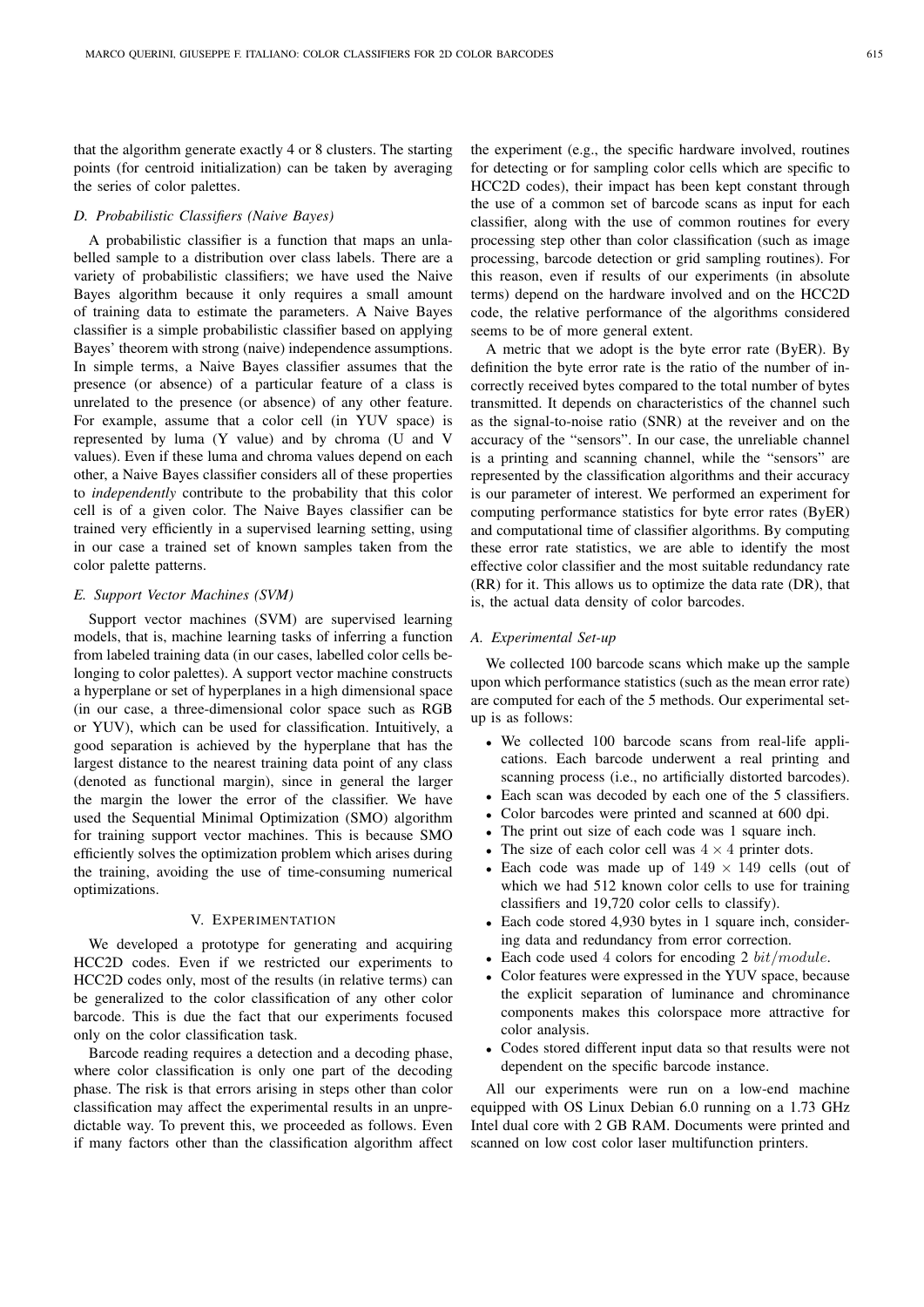|                    | Mean   | 99% Confidence           | <b>Standard</b>  | Standard        | <b>Standard</b> |
|--------------------|--------|--------------------------|------------------|-----------------|-----------------|
|                    |        | <b>Interval for Mean</b> | <b>Deviation</b> | <b>Skewness</b> | <b>Kurtosis</b> |
| Euclidean          | 0.0956 | $0.0956 \pm 0.0160$      | 0.0610           | 5.8994          | 4.8087          |
| <b>LMT</b>         | 0.0851 | $0.0851 \pm 0.0177$      | 0.0675           | 7.4592          | 6.9833          |
| <b>K-means</b>     | 0.0454 | $0.0454 \pm 0.0097$      | 0.0369           | 5.7278          | 4.0926          |
| <b>Naive Bayes</b> | 0.0621 | $0.0621 \pm 0.0124$      | 0.0473           | 8.0778          | 8.9108          |
| <b>SVM</b>         | 0.0809 | $0.0809 \pm 0.0131$      | 0.0500           | 3.8256          | 0.6889          |

TABLE I SUMMARY STATISTICS FOR BYER CORRESPONDING TO EACH OF THE STUDIED ALGORITHMS.

#### *B. Experimental Results*

We now turn to the experimental results, by starting with the analysis of the byte error rates (ByER). We remark that in the application at hand, the byte error rate (ByER) is more meaningful than the bit error rate (BER). This is due to the fact that 2D barcodes use block error correcting codes, such as Reed Solomon codes (rather than codes protecting against single bit errors), since they have to withstand accidental damages such as ink spots, affecting a contiguous portion of the barcode.

A Box-and-Whisker plot for ByER data is depicted in Figure 4. Box-and-Whisker plots are convenient way of graphically depicting groups of numerical data through their fivenumber summaries: the smallest observation (sample minimum), lower quartile (Q1), median (Q2), upper quartile (Q3), and largest observation (sample maximum). Quartiles are the three points that divide the data set into four equal groups, each representing a fourth of the population being sampled. The red cross indicates the mean. Outliers, which are observations that are numerically distant from the rest of the data, are depicted too. They are often indicative either of measurement error or that the population has a heavy-tailed distribution.



Fig. 4. Box-and-Whisker plot indicating the smallest observation, lower quartile (Q1), median (Q2), upper quartile (Q3), and largest observation. (Viewed better in color).

The shape of each distribution is asymmetric and with several strong outliers. Table I show summary statistics for ByER corresponding to each of the studied algorithms. It includes measures of central tendency, measures of variability and measures of shape. It turns out that the most effective algorithm (with the smallest mean and standard deviation) is the K-means clustering algorithm. The ByER of K-means is 4.54% on average; this sample mean, which has been computed on a basis of 100 input images, is close but different from the true mean of the distribution. We have computed the 99.0% confidence intervals for the mean of each ByER

distribution, which are reported at the corresponding column in Table I. The classical interpretation of these intervals is that, in repeated sampling, these intervals will contain the true mean of the population from which the data come 99.0% of the time. In practical terms, we can state with 99.0% confidence that the true K-means ByER is somewhere between 0.0357 and 0.0551. Even if these intervals assume that the population from which the sample comes can be represented by a normal distribution (which is not the case here), the confidence interval for the mean is quite robust and not very sensitive to violations of this assumption. Confidence interval for the standard deviation would be quite sensitive, and thus, they are not computed. Of particular interest here are the standardized skewness and standardized kurtosis (reported at the last columns of Table I), which can be used to determine whether the sample comes from a normal distribution. Values of these statistics are outside the range of  $-2$  to  $+2$ , indicating significant departures from normality. Figure 5 illustrates percentiles of ByER distributions. Percentiles are values below which specific percentages of the data are found.



Fig. 5. Percentiles for ByER data of each algorithm. (Viewed better in color).

We can interpret the percentile plot as follows. Consider the 90-th percentile (the value below which 90% of the cases fall) for K-means ByER, its value being 0.0971. This means that 90 barcodes out of 100 would be decoded if the symbols were robust to ByER up to the 90-th percentile ( $\approx 9.71\%$ ). If the K-means algorithm is used for color classification, we may state that  $Prob(BuER < 10\%) \approx 90\%$ , even if this is just an estimation of the probability on the basis of ByER data collected. Consider that if locations of errors are not known in advance, then a Reed Solomon code can correct half as many errors as there are redundant symbols. For this reason, in order to achieve a success rate of 90%, the redundancy rate (RR) should be around twice the 90-th percentile ( $RR \approx 19.42\%$ ). Data Rate (DR) is therefore reduced to the 80.58% of the overall capacity. Because HCC2D codes are capable of storing 4,930 bytes/inch<sup>2</sup> (data plus redundancy), this would results in an effective data density of  $3,972$  bytes/inch<sup>2</sup> with a success rate of 90%. Table II shows this trade-off between data density and reliability (in terms of success rate) for each method. Error rates to tolerate for achieving the target success rate are illustated for three levels (80%, 90% and 95%), along with the corresponding data rate (DR), which is expressed as ratio of data bytes to overall bytes (data plus redundancy bytes). Redundancy rate (RR) is omitted being exactly twice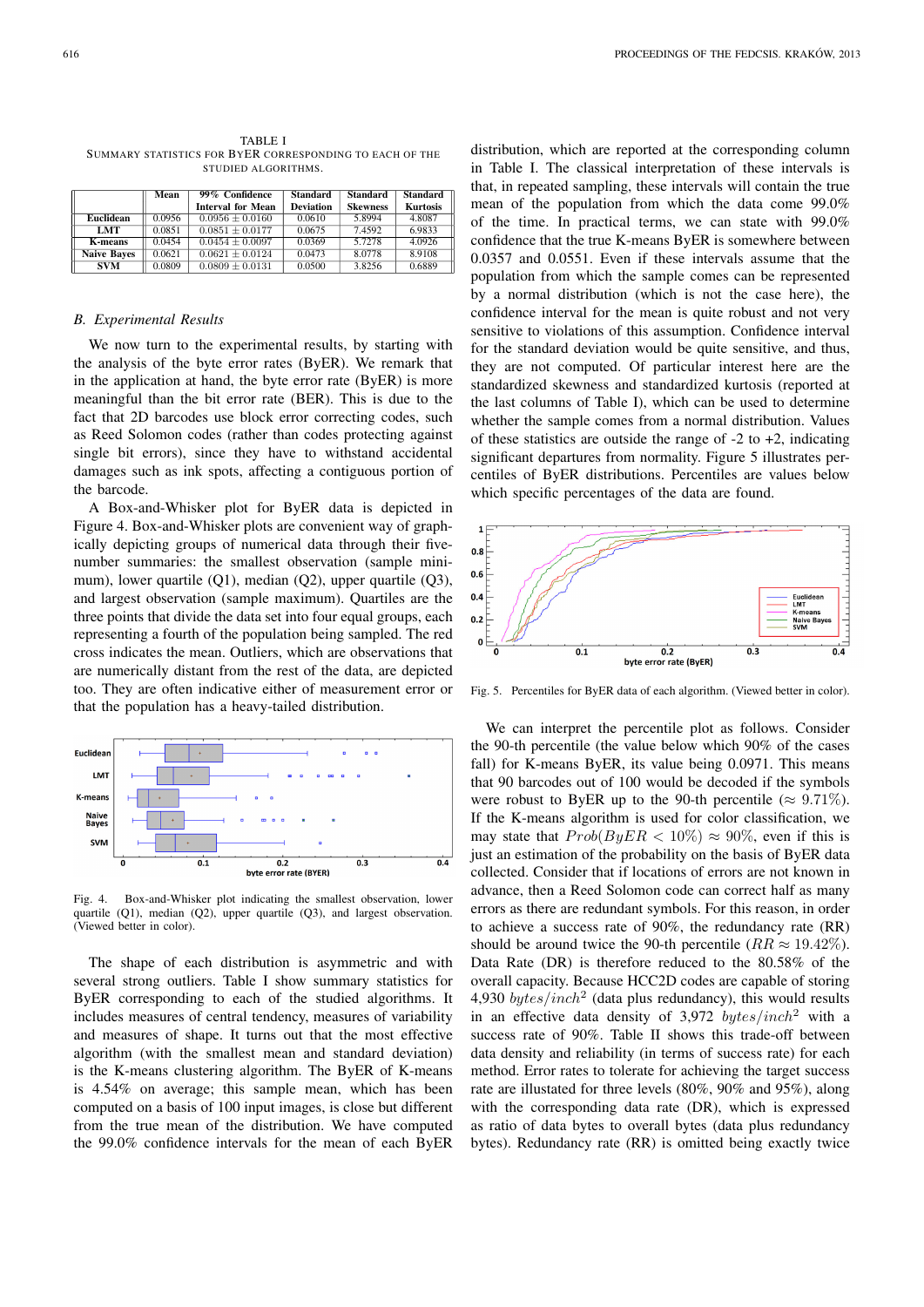TABLE II PERFORMANCE AS FUNCTION OF SUCCESS RATE FOR BARCODE READING.

|                      | Error                         | <b>Effective</b> | <b>Effective</b>        |  |
|----------------------|-------------------------------|------------------|-------------------------|--|
|                      | Rate to                       | Data             | Data                    |  |
|                      | <b>Tolerate</b>               | Rate             | <b>Density</b>          |  |
|                      | (ByER)                        | (DR)             | bytes/inch <sup>2</sup> |  |
|                      | $85\%$<br><b>Success Rate</b> |                  |                         |  |
| <b>Euclidean</b>     | 0.1547                        | 0.6906           | 3,404.65                |  |
| $\overline{\rm LMT}$ | 0.1399                        | 0.7202           | 3,550.58                |  |
| <b>K-means</b>       | 0.0837                        | 0.8326           | 4,104.71                |  |
| <b>Naive Baves</b>   | 0.1081                        | 0.7838           | 3,864.13                |  |
| <b>SVM</b>           | 0.1320                        | 0.7360           | 3,628.48                |  |
|                      | 90% Success Rate              |                  |                         |  |
| <b>Euclidean</b>     | 0.1723                        | 0.6554           | 3.231.12                |  |
| LMT                  | 0.1717                        | 0.6566           | 3.237.03                |  |
| <b>K-means</b>       | 0.0971                        | 0.8058           | 3.972.59                |  |
| <b>Naive Baves</b>   | 0.1190                        | 0.7620           | 3,756.66                |  |
| <b>SVM</b>           | 0.1463                        | 0.7074           | 3,487.48                |  |
|                      | 95% Success Rate              |                  |                         |  |
| <b>Euclidean</b>     | 0.2223                        | 0.5554           | 2,738.12                |  |
| LMT                  | 0.2511                        | 0.4978           | 2,454.15                |  |
| <b>K-means</b>       | 0.1126                        | 0.7748           | 3,819.76                |  |
| <b>Naive Baves</b>   | 0.1755                        | 0.6490           | 3,199.57                |  |
| SVM                  | 0.1818                        | 0.6364           | 3,137.45                |  |

the ByER to tolerate (because of the Reed Solomon code). Finally, barcode data density is expressed in terms of data bytes per square inch. In order to state that K-means outperforms the other 4 algorithms, we did not just rely on data shown in Table II; we have addressed the statistical significance of our experimental results. Statistical hypothesis testing is used to determine whether an experiment conducted provides enough evidence to reject a null hypothesis. We are interested to reject the null hypothesis for which there is no (statistically significant) difference among the ByER distributions related to the 5 classifiers. We can consider ByER distributions two-bytwo as paired samples. "Paired"samples means there are two measurements on each sample unit, e.g., measurements on the same subject before and after an intervention. This is the case here, because there are measurements on the same barcode scan before and after the "intervention" (i.e., substitution of the color classifier). We have run paired tests on these samples such as the sign test and the Wilcoxon signed-rank test, for testing the null hypothesis that there is "no difference in medians" between the distributions.

The result of each test is denoted as P-value, which is the probability of obtaining a test statistic at least as extreme as the one that was actually observed, assuming that the null hypothesis is true. If the P-Value is under 0.01, the medians of the samples are significantly different at the 99.0% confidence level. For instance, running the Wilcoxon test on the Naive Bayes ByER distribution and on the K-means ByER distribution results in a P-Value of  $1.03 \cdot (10^{-9}) \ll 0.01$ . Running paired tests on ByER distributions taken two-by-two as paired samples, we have rejected all null hypotheses but one; we can say nothing about the performance difference between logistic model trees and support vector machines. Values computed on 100 barcode scans suggest that SVM has smaller average ByER than LMT, but the difference was found not to be significant (P-value resulting from the Wilcoxon signed-rank test is  $0.7413 \gg 0.01$  and from the sign test is

 $0.6170 \gg 0.01$ ). We cannnot use more powerful statistical tests (parametric tests such as the t-test) because the normality assumption would be violated. In summary, we can state that, at the 99.0% confidence level, K-means outperforms Naive Bayes, which in turn outperforms support vector machines and logistic model trees, which in turn outperform Euclidean classifiers.

Finally, we address the computational overhead introduced by the color classifiers considered. We stress that the overall running time is important, since in many applications a color barcode can be decoded on low-end devices, such as mobile phones or tablets. Figure 6 illustrates the Box-and-Whisker plot for computational time distributions (the sample size is 100 elements for each method). As expected, the Euclidean classifier is the simplest and fastest algorithm among the studied methods; it is capable of classifying 19,720 color cells in a few milliseconds. In our experiments, the K-means algorithm was also fast (order of milliseconds), while all other classifiers had a much higher computational overhead, as they required up to several seconds for the classification phase.



Fig. 6. Box-and-Whisker plot for computational time. (Viewed better in color).

## *C. Experiments with Mobile Phones*

In this section we extend the experiments carried out previously on desktop scanners to other devices, such as mobile phones. The experimental setup is the same as in our previous experiment except that we use mobile phones (such as Samsung Galaxy and Google Nexus 4) for reading color barcodes and that we increase the print out size to 1.5 inch per side (with a cell size of  $6 \times 6$  printer dots), in order to allow the camera focus to work properly.

TABLE III SUMMARY STATISTICS FOR BYER DATA RELATED TO BARCODE READING BY MOBILE PHONES.

|                    | Mean   | 99% Confidence           | <b>Standard</b>  | <b>Standard</b> | <b>Standard</b> |
|--------------------|--------|--------------------------|------------------|-----------------|-----------------|
|                    |        | <b>Interval for Mean</b> | <b>Deviation</b> | <b>Skewness</b> | <b>Kurtosis</b> |
| Euclidean          | 0.1065 | $0.1065 \pm 0.0382$      | 0.1457           | 7.4383          | 5.4823          |
| <b>LMT</b>         | 0.0851 | $0.0851 \pm 0.0294$      | 0.1122           | 9.3484          | 11.380          |
| <b>K-means</b>     | 0.0832 | $0.0832 \pm 0.0454$      | 0.1729           | 15.406          | 31.354          |
| <b>Naive Bayes</b> | 0.1293 | $0.1293 \pm 0.0329$      | 0.1255           | 6.8177          | 6.0854          |
| <b>SVM</b>         | 0.1023 | $0.1023 \pm 0.0266$      | 0.1016           | 8.1937          | 10.373          |

Table III reports, with exactly the same format used in Table I, the results of our experiments with mobile phones. It can be seen that the average error rate and the standard deviation are larger (in absolute value) for mobile phones than for desktop